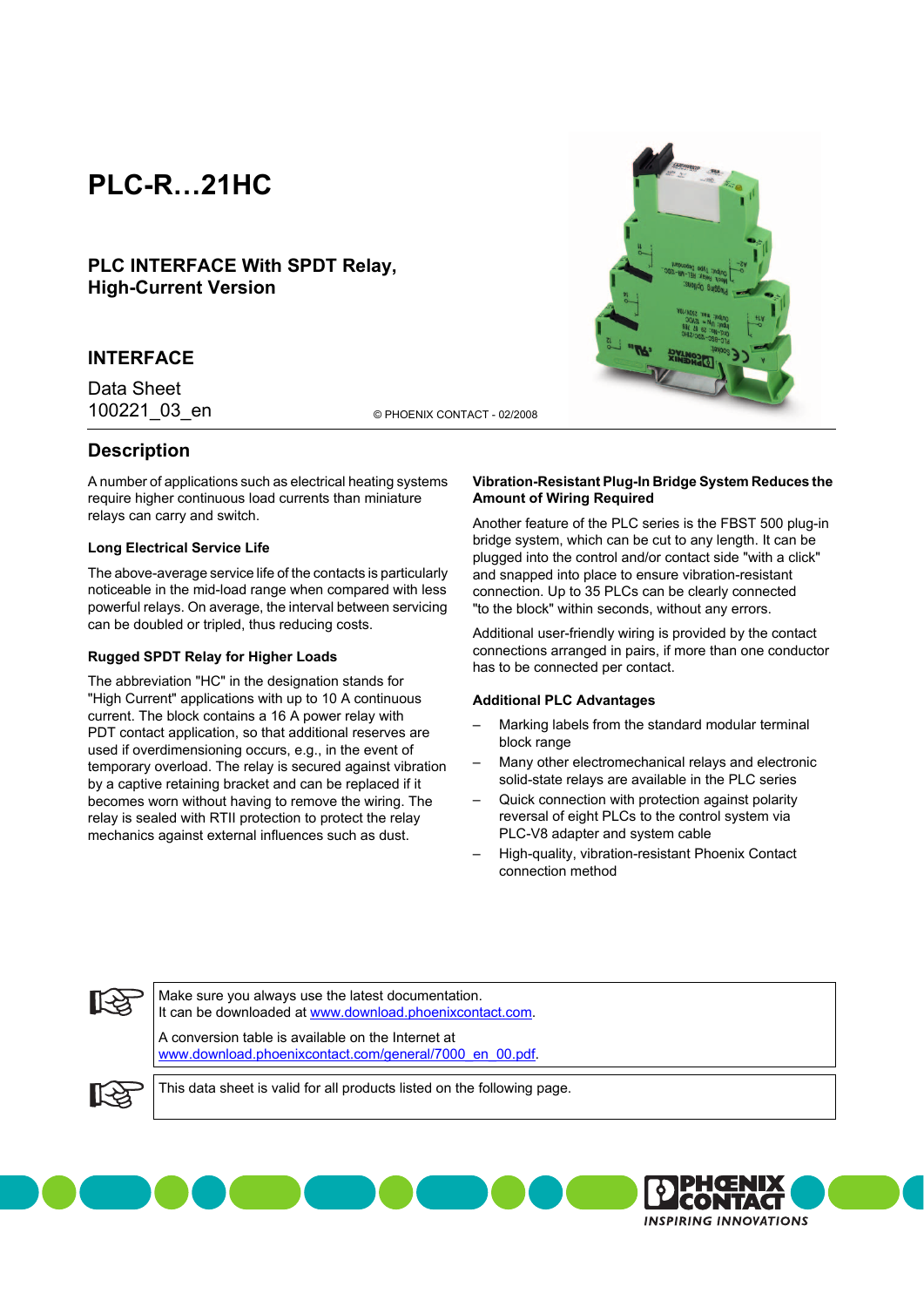# **Ordering Data**

| <b>Description</b>                                                                                                                                                                      |         | <b>Type</b>                                       | Order No. | Pcs./Pck. |
|-----------------------------------------------------------------------------------------------------------------------------------------------------------------------------------------|---------|---------------------------------------------------|-----------|-----------|
| <b>PLC INTERFACE With Screw Connection</b>                                                                                                                                              |         |                                                   |           |           |
| PLC INTERFACE with SPDT relay,<br>high-current version, comprising PLC-BSC-<br>basic terminal block and plug-in miniature relay<br>(see INTERFACE catalog), for assembly<br>on $\Box$ . |         | 12 V DC PLC-RSC-12DC/21HC                         | 2967617   | 10        |
|                                                                                                                                                                                         | 24 V DC | PLC-RSC-24DC/21HC                                 | 2967620   | 10        |
|                                                                                                                                                                                         |         | 24 V AC/DC PLC-RSC-24UC/21HC                      | 2967633   | 10        |
|                                                                                                                                                                                         |         | 48 V DC PLC-RSC-48DC/21HC                         | 2967646   | 10        |
|                                                                                                                                                                                         |         | 60 V DC PLC-RSC-60DC/21HC                         | 2967659   | 10        |
|                                                                                                                                                                                         |         | 120 V AC/110 V DC PLC-RSC-120UC/21HC              | 2967662   | 10        |
|                                                                                                                                                                                         |         | 230 V AC/220 V DC <sup>1</sup> PLC-RSC-230UC/21HC | 2967675   | 10        |
| <b>PLC INTERFACE With Spring-Cage Connection</b>                                                                                                                                        |         |                                                   |           |           |
| PLC INTERFACE with SPDT relay,<br>high-current version, comprising PLC-BSC-<br>basic terminal block and plug-in miniature relay<br>(see INTERFACE catalog), for assembly<br>on $\Box$ . |         | 12 V DC PLC-RSP-12DC/21HC                         | 2912264   | 10        |
|                                                                                                                                                                                         |         | 24 V DC PLC-RSP-24DC/21HC                         | 2912277   | 10        |
|                                                                                                                                                                                         |         | 24 V AC/DC PLC-RSP-24UC/21HC                      | 2912280   | 10        |
|                                                                                                                                                                                         |         | 48 V DC PLC-RSP-48DC/21HC                         | 2912293   | 10        |
|                                                                                                                                                                                         |         | 60 V DC PLC-RSP-60DC/21HC                         | 2912303   | 10        |
|                                                                                                                                                                                         |         | 120 V AC/110 V DC PLC-RSP-120UC/21HC              | 2912316   | 10        |
|                                                                                                                                                                                         |         | 230 V AC/220 V DC <sup>1</sup> PLC-RSP-230UC/21HC | 2912329   | 10        |

<span id="page-1-1"></span> $1$  The PLC-ATP BK insulating plate must be installed for voltages greater than 250 V (L1, L2, L3) between the same terminal points on adjacent modules (see ["Accessories"\)](#page-1-0). FBST 8-PLC... or FBST 500... is then used for potential bridging.

## <span id="page-1-0"></span>**Accessories**

| <b>Description</b> | <b>Type</b> | Order No. | Pcs./Pck. |
|--------------------|-------------|-----------|-----------|
| Insulating plate   | PLC-ATP BK  | 2966841   | 25        |

**IKS** The PLC-ATP BK insulating plate should be used in the following cases: always fit at the start and end of a PLC terminal strip for voltages greater than 250 V (L1, L2, L3) between the same terminal points on adjacent modules (FBST 8-PLC... or FBST 500... can be used for<br>potential bridging) and for safe isolation between adjacent modules.

For additional accessories such as power terminal blocks and plug-in bridges, please refer to the INTERFACE catalog or [www.phoenixcontact.com](http://www.phoenixcontact.com).

# **Technical Data**

| <b>Input Data</b>                              | 12DC                                                                  | 24DC    | 24UC              | 48DC                                     | 60DC            | …120UC…                              | 230UC                                |
|------------------------------------------------|-----------------------------------------------------------------------|---------|-------------------|------------------------------------------|-----------------|--------------------------------------|--------------------------------------|
| Nominal input voltage $U_{N}$ <sup>1</sup>     | 12 V DC                                                               | 24 V DC | 24 V AC/DC        | 48 V DC                                  | 60 V DC         | 120 V AC/<br>110 V DC                | 230 V AC/<br>220 V DC                |
| Permissible range (with reference to $U_{N}$ ) |                                                                       |         |                   | See "Operating Voltage Ranges" on page 4 |                 |                                      |                                      |
| Typical input current at U <sub>N</sub>        | 33 mA                                                                 | 18 mA   | $17.5 \text{ mA}$ | 20 mA                                    | $10 \text{ mA}$ | $4.5 \text{ mA}$<br>$4.2 \text{ mA}$ | $4.5 \text{ mA}$<br>$4.3 \text{ mA}$ |
| Typical response time at $U_N$                 |                                                                       |         | 8 ms              |                                          |                 | 7 ms                                 |                                      |
| Typical release time at $U_N$                  |                                                                       |         |                   | $10 \text{ ms}$                          |                 |                                      |                                      |
| Input circuit                                  |                                                                       |         |                   |                                          |                 |                                      |                                      |
| DC.                                            | Yellow LED, protection against polarity reversal, free-wheeling diode |         |                   |                                          |                 |                                      |                                      |
| AC/DC                                          | Yellow LED, bridge rectifier                                          |         |                   |                                          |                 |                                      |                                      |

 $1$  The PLC-ATP BK insulating plate must be installed for voltages greater than 250 V (L1, L2, L3) between the same terminal points on adjacent modules (see ["Accessories"\)](#page-1-0). FBST 8-PLC... or FBST 500... is then used for potential bridging.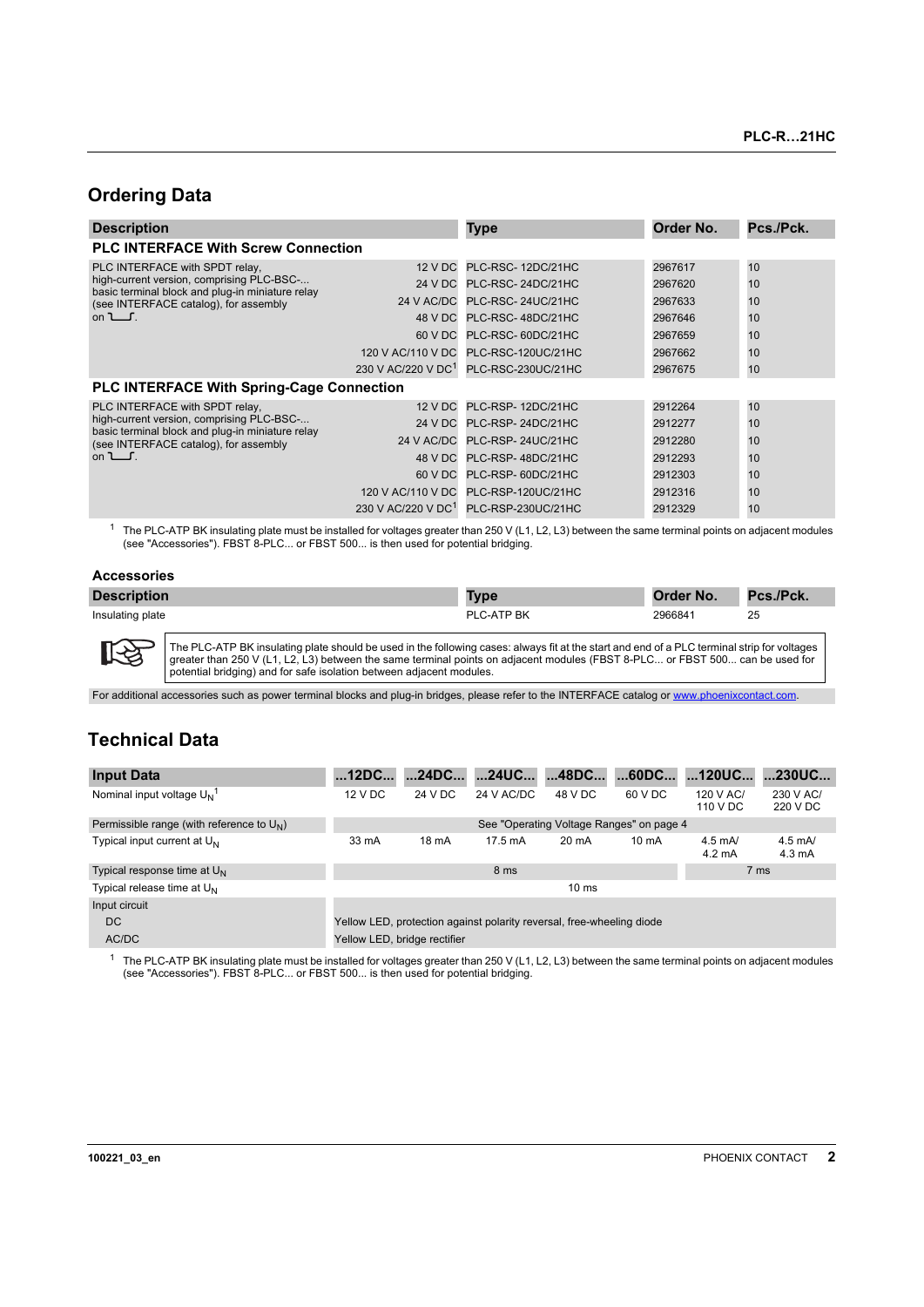| <b>Output Data</b> |  |  |
|--------------------|--|--|
|                    |  |  |

| Contact type                | Single contact, SPDT                    |
|-----------------------------|-----------------------------------------|
| Contact material            | AgNi                                    |
| Maximum switching voltage   | 250 V AC/DC <sup>1</sup>                |
| Minimum switching voltage   | 12 V AC/DC                              |
| Limiting continuous current | 10 A $(6 A)^2$                          |
| Maximum inrush current      | 30 A (300 ms)                           |
| Minimum switching current   | 100 mA                                  |
| Maximum shutdown power      | Ohmic load $t = 0$ ms                   |
|                             | 24 V DC 240 W (144 W) <sup>2</sup>      |
| 48 V DC 58 W                |                                         |
| 60 V DC 48 W                |                                         |
| 110 V DC 50 W               |                                         |
| 220 V DC 80 W               |                                         |
|                             | 250 V AC 2500 VA (1500 VA) <sup>2</sup> |
| Minimum switching power     | 1.2W                                    |

<sup>1</sup> The PLC-ATP BK insulating plate must be installed for voltages greater than 250 V (L1, L2, L3) between the same terminal points on adjacent modules (see ["Accessories"\)](#page-1-0). FBST 8-PLC... or FBST 500... is then used for pot

<span id="page-2-0"></span> $2\text{ }$  The values in brackets are for connections 12. If connections 12 are bridged, the values in brackets apply.

| <b>General Data</b>                                          |                                                                                            |
|--------------------------------------------------------------|--------------------------------------------------------------------------------------------|
| Impulse voltage withstand level                              | 6 kV                                                                                       |
| Ambient temperature range                                    |                                                                                            |
| Operation                                                    | $-25^{\circ}$ C  +60 $^{\circ}$ C (230 V type -25 $^{\circ}$ C  +55 $^{\circ}$ C)          |
| Storage/transport                                            | -25°C  +70°C (230 V type -40°C  +85°C)                                                     |
| Nominal operating mode                                       | 100% operating factor                                                                      |
| Inflammability class according to UL 94 (housing)            | V <sub>0</sub>                                                                             |
| Mechanical service life                                      | $3 \times 10^7$ cycles                                                                     |
| Air and creepage distances between the circuits <sup>1</sup> | IEC 60664, IEC 60664 A, DIN VDE 0110, DIN EN 50178/VDE 0106-160,<br>IEC 60255/DIN VDE 0435 |
| Pollution degree                                             | 3                                                                                          |
| Surge voltage category                                       | III                                                                                        |
| Mounting position                                            | Any                                                                                        |
| Mounting                                                     | Can be aligned without spacing                                                             |
| Conductor cross-section                                      |                                                                                            |
| Screw connection, solid and stranded                         | $0.14$ mm <sup>2</sup> 2.5 mm <sup>2</sup> (26 - 14 AWG)                                   |
| Spring-cage connection, solid and stranded                   | $0.2$ mm <sup>2</sup> 2.5 mm <sup>2</sup> (26 - 14 AWG)                                    |
| Stripping length                                             | 8 mm                                                                                       |
| Dimensions (W x H x D)                                       | 14 mm x 94 mm x 80 mm                                                                      |
| Housing material                                             | Polybutylene terephthalate PBT non-reinforced, green                                       |
|                                                              |                                                                                            |

<sup>1</sup> The PLC-ATP BK insulating plate must be installed for safe isolation between adjacent modules (see ["Accessories"\)](#page-1-0). FBST 8-PLC... or FBST 500...<br>is then used for potential bridging.

| <b>Tests/Approvals</b> |                  |
|------------------------|------------------|
| СE                     |                  |
| UL                     | 。(4). <b>D</b> . |
| GL                     | GL)              |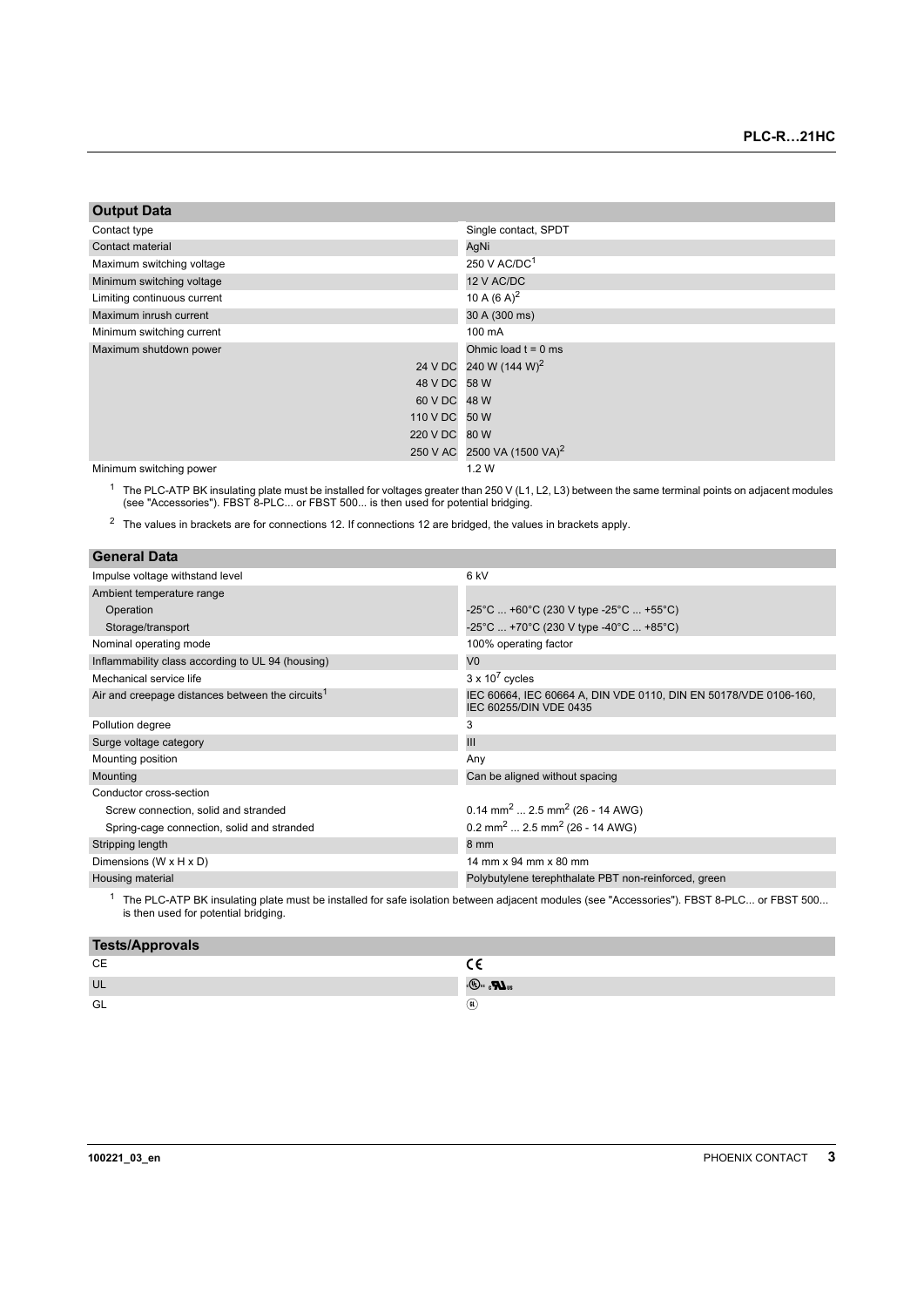# **Block Diagram**





# <span id="page-3-0"></span>**Operating Voltage Ranges**







Figure 3 Operating voltage range for 24 V DC





Figure 4 Operating voltage range for 24 V AC/DC



Figure 5 Operating voltage range for 48 V DC